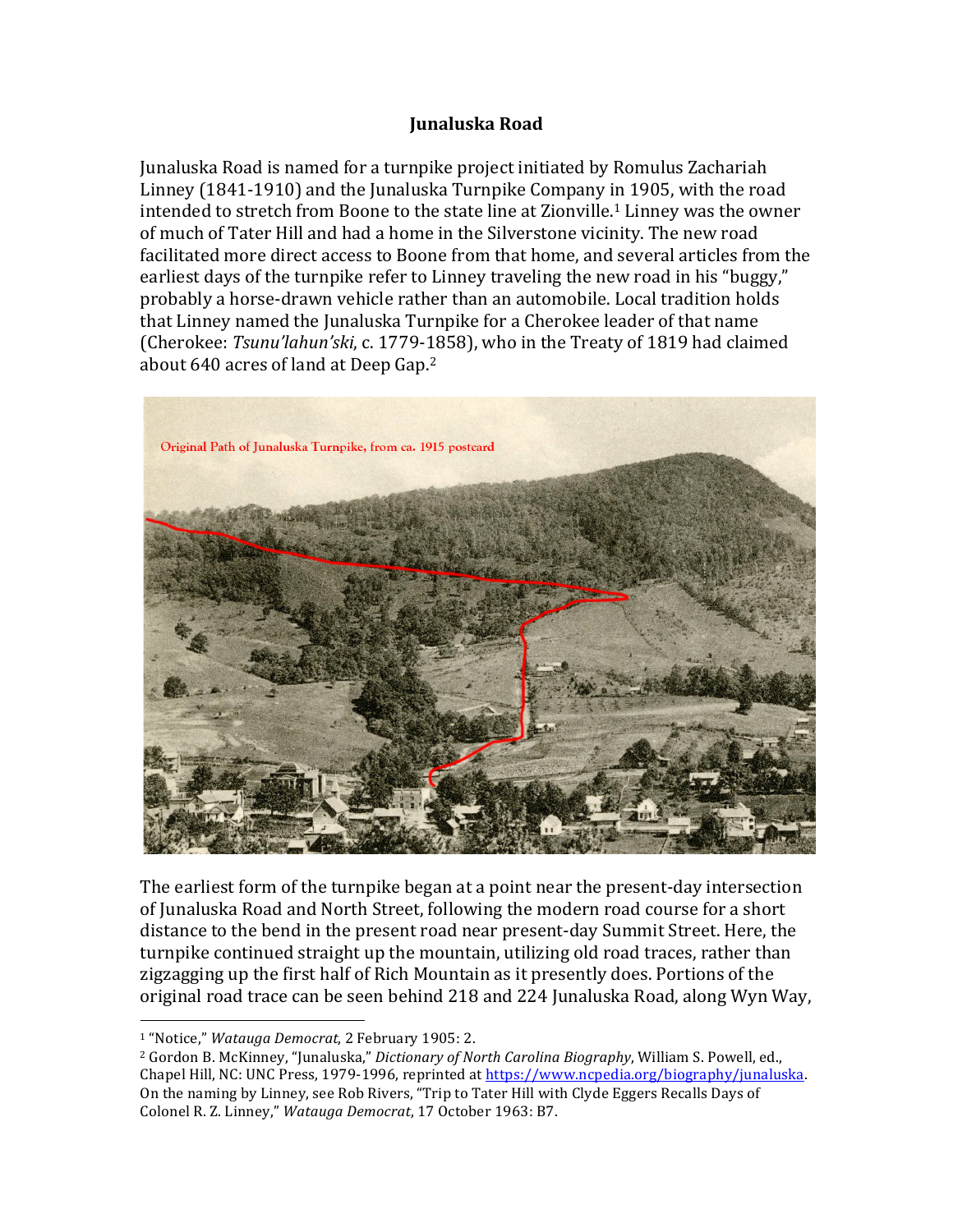and on some parcels of land just above the second switchback in Junaluska Road. This pathway is quite evident in a circa 1915 postcard showing the Junaluska hillside, above.

Funding for the road was by subscription, although there are some indications that state revenue also aided in its construction, no doubt because of R. Z. Linney's considerable political connections.<sup>3</sup> Construction of the portion from the Rich Mountain Gap to Silverstone Gap began in earnest in July 1905, with work overseen by Romulus's son, Frank A. Linney.<sup>4</sup> Romulus, who was president of the Junaluska Turnpike Company, completed the first trip over the road in his buggy on September 16, 1905.<sup>5</sup>

The Junaluska Turnpike Company also secured a right of way for the road from nine different landowners in September 1905 (DB 10, Page 153), but other deed research has demonstrated that this right of way did not include all of the landowners whose property the road traversed at that time and was probably limited to land on the north side of Rich Mountain. This may have been because the first portion of the road out of Boone followed what were likely established cart paths leading up past the farms that already dotted the Junaluska hillside. For example, the 1894 deed for the Methodist Episcopal Church (Colored) of Boone, NC—visible at the right side of the turnpike about halfway up the mountain in the above image—makes clear reference to the church being positioned "on the road leading up the Rich Mountain to Howard's Knob" (DB R, Page 474), a full nine years prior to construction of the turnpike. 

Following the 1916 Flood, the Junaluska Turnpike was nearly impassable, even to carts. In 1926, local realtor H. W. Horton reworked the turnpike route, removed the boulders that had clogged portions of the original path, and widened the grade, thus opening the course to automobiles for the first time in its history.<sup>6</sup> This reworked route followed the present path of Junaluska Road (including the remaining gravel portion between Wyn Way and Eastview) to the present-day intersection with Eastview Drive, then crossed Eastview into the "East Junaluska Road" area and zigzagged up the hill. Once Junaluska Road was realigned, locals referred to the old, abandoned sections of the turnpike path as "the Mountain Road" and the new path as "Junaluska Road."<sup>7</sup> Construction of Eastview Drive by Jack Norris as part of a Howard's Knob development scheme in 1963 bypassed the East Junaluska portions, which remain unpaved and mostly inaccessible to the present day. $8$ 

 

<sup>&</sup>lt;sup>3</sup> Rivers, "Trip to Tater Hill"; "Howards Knob Road Repaired," *Watauga Democrat*, 20 May 1926: 1.

<sup>&</sup>lt;sup>4</sup> *Watauga Democrat*, 6 July 1905: 3.

<sup>&</sup>lt;sup>5</sup> *Watauga Democrat*, 25 May 1905: 3; and 21 September 1905: 3.

<sup>&</sup>lt;sup>6</sup> "Howards Knob Road Repaired," 1.

<sup>&</sup>lt;sup>7</sup> This remained a practice into the early 1960s. See "Watauga School Has New Building," *Watauga Democrat*, 4 August 1960: 1.

<sup>&</sup>lt;sup>8</sup> Jean L. Rivers, "Dear Jane and Rachel," *Watauga Democrat*, 2 May 1963: 1.